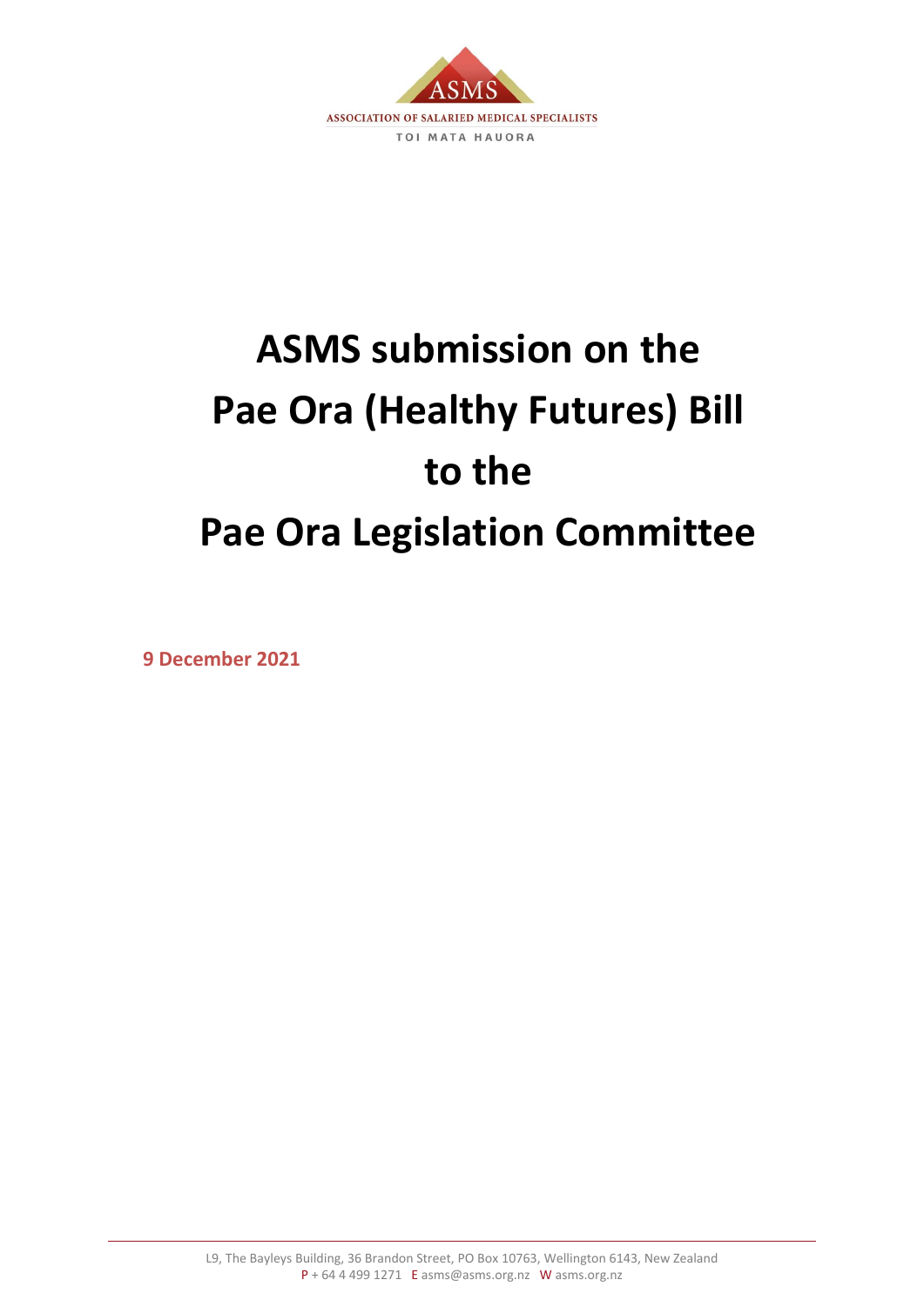The Association of Salaried Medical Specialists (ASMS) is the union and professional association of salaried senior doctors and dentists. ASMS was formed in April 1989 to advocate and promote the industrial and professional interests of our members, most of whom are employed by District Health Boards as medical and dental specialists, including physicians, surgeons, anaesthetists, psychiatrists, oncologists, radiologists, pathologists and paediatricians. We have over 5,000 members.

ASMS promotes improved health care for all New Zealanders and recognition of the professional skills and training of our members and their significant role in health care provision. We are committed to the establishment and maintenance of a high quality, professionally led public health system throughout New Zealand.

ASMS is an affiliate of the New Zealand Council of Trade Unions.

ASMS is a member of the Health Aotearoa Coalition.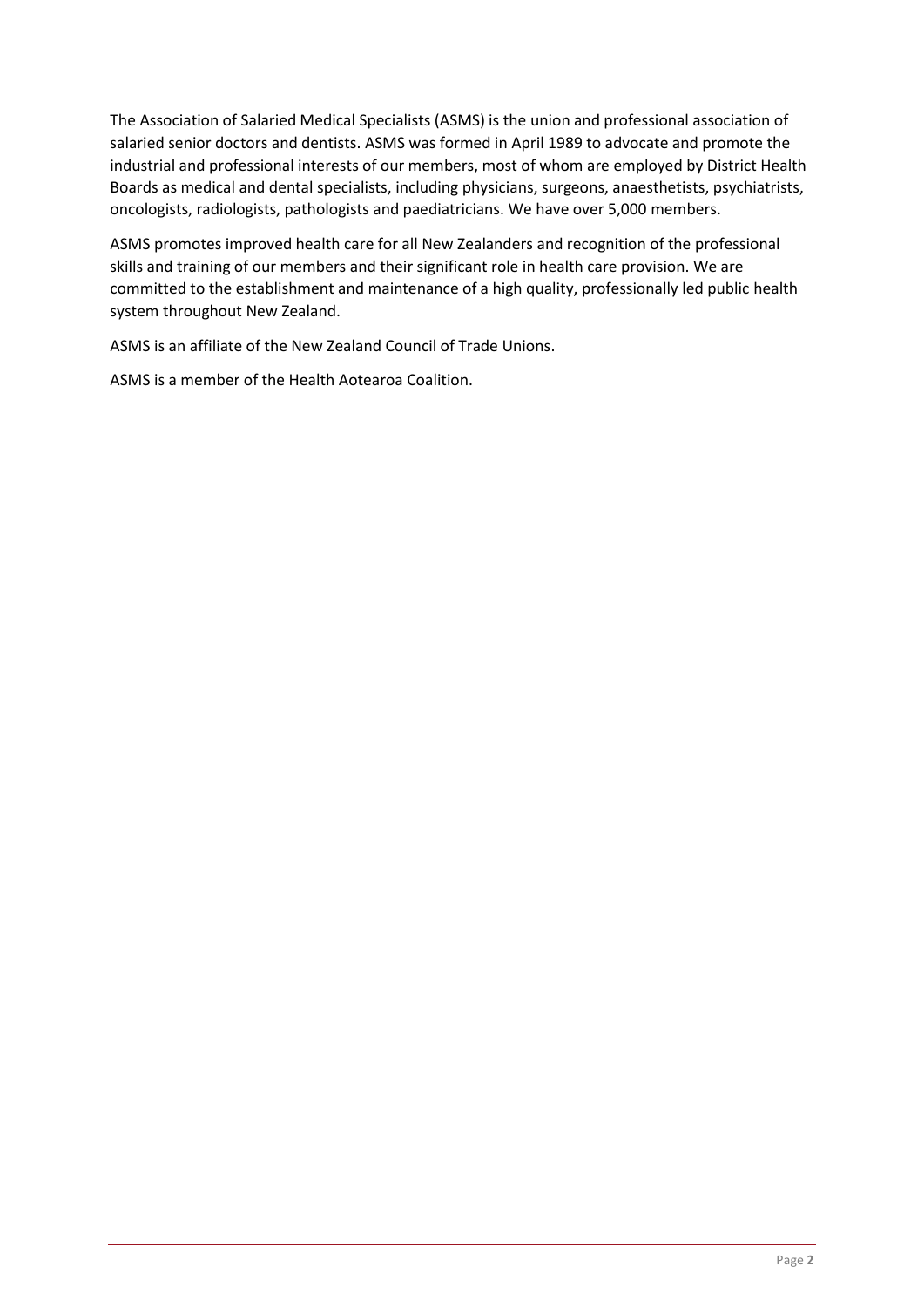## **Key points**

- ASMS generally supports the intent of the Pae Ora (Health Futures) Bill (the Bill) and the repeal of the New Zealand Public Health and Disability Act 2000.
- We agree with restructuring the health system and establishing new Crown entities the Māori Heath Authority (the Authority) and Health New Zealand (Health NZ).
- We do not support shifting the emphasis of the health system to primary and community services, as it is too simplistic. We believe there must be greater focus on developing and supporting an integrated healthcare system.
- We strongly support the aim of achieving health equity for Māori and for Māori decision-making and power-sharing to reflect the Crown's obligations under Te Tiriti o Waitangi (the Treaty of Waitangi).
- We support the legal recognition of Iwi Māori Partnership Boards, the health system principles, the development of a Government Policy Statement on Health, a New Zealand Health Strategy, a New Zealand Health Plan, New Zealand Charter and a Code of Consumer Participation.
- We strongly support the establishment of a Public Health Agency (PHA) and a population health focus. We believe the PHA should be a stand-alone agency.
- We believe that the health budget must be significantly increased to provide healthcare to meet the needs of all New Zealanders.
- We believe there must be greater focus on building and valuing the health workforce, and greater attention to investing in public health system infrastructure.

## **Background**

The Minister of Health has announced that one of the aims of the reforms is "to rebalance away from a reliance on hospital services, towards greater investment and access in primary and community services"<sup>1</sup>. A fundamental assumption with this is that the current level of hospital services is adequate to respond to demand, which it clearly is not.

Many thousands of patients are rejected for hospital treatment each year in New Zealand despite being assessed as needing treatment. Patients are turned away largely because hospitals simply do not have the resources to provide care for the number of patients in need. This unmet need for hospital care shifts costs to other parts of the health system. It imposes a heavy burden on primary care and patients and creates health inequity.<sup>2</sup>

Our submission on the draft terms of reference for the review suggested that, rather than viewing 'primary' and 'secondary' care as separate, the focus should be on developing a whole-of-system approach centred around the needs of patients. We submitted that "the emphasis should be on developing a wholistic multifaceted approach to reducing demand for hospital care and improving and maintaining people's health. It would involve improving the capacity and access to both primary care and secondary care and implementing policies for real integration and patient-centred care".<sup>3</sup>

Our research shows that under-resourcing, high clinical workloads and short staffing are taking a huge toll on the specialist workforce, resulting in doctors being stressed, fatigued, and burnt out.

## **Pae Ora (Health Futures) Bill: Comment**

## *Purpose of this Act*

Clause 3 of the Bill sets out why public funding and services are to be provided. Other parts of the Bill have important linkages to this clause. For example, under cl 31(a) the Minister must be satisfied that the Government Policy Statement (GPS) contributes to the purpose of the Act and, under cl 44(3),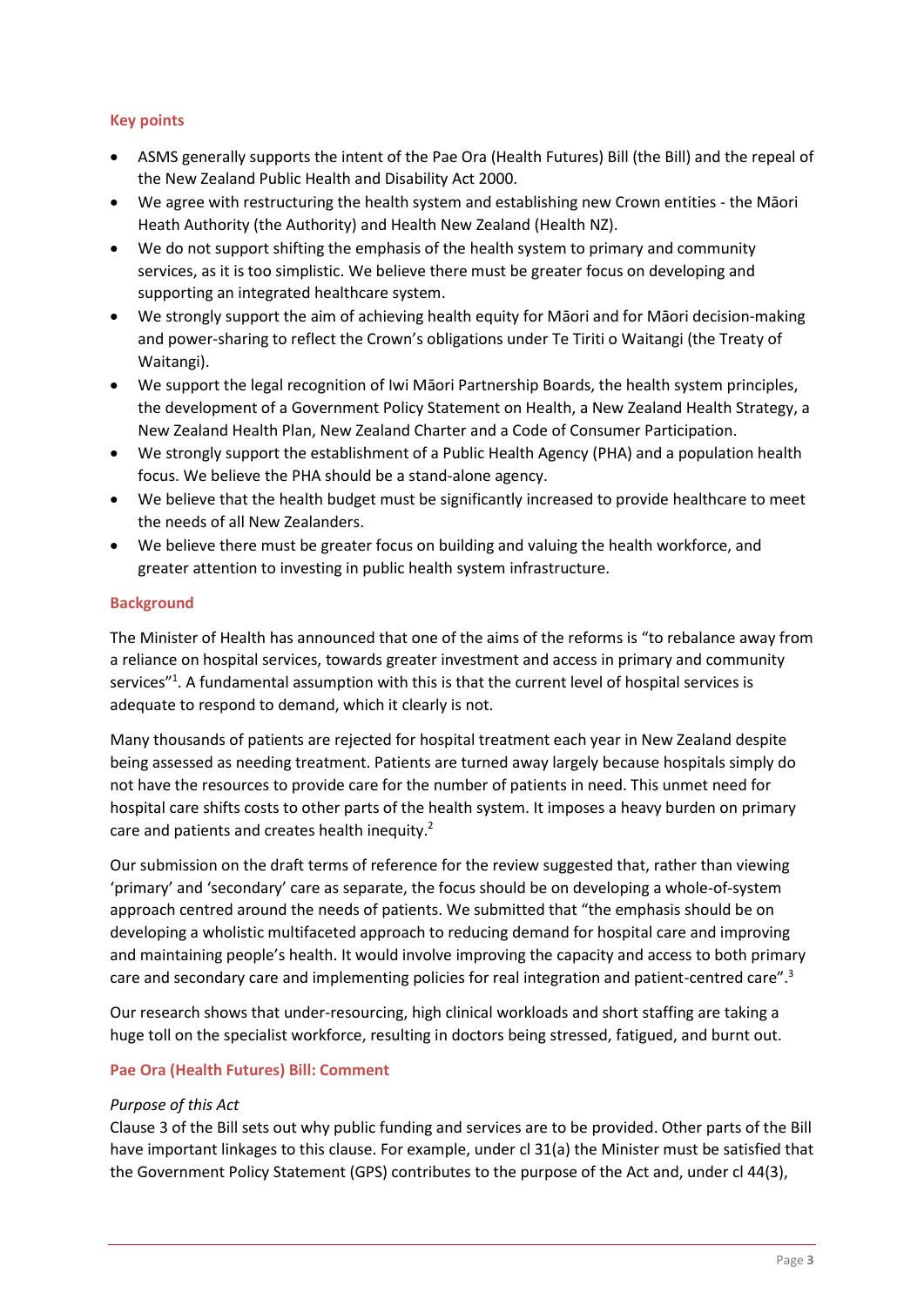the Health Plan must give effect to the GPS. Importantly, the objectives for Health NZ and the Authority include to design, arrange, and deliver services "to achieve the purpose of this Act"<sup>4</sup>.

We strongly recommend that 'to ensure access to healthcare to meet the health needs of all New Zealanders' is included in clause 3. Health need would then have to be considered in the plans and policies, noted above, that will determine the future direction of the health system*.* It would underline that access to the health services people need, when they are needed, is essential to achieve pae ora.

There is support for this amendment. A recent media release from the Health Quality and Safety Commission (HQSC) seeking consumers' input into the design of the new health system states: "all New Zealanders should get the health care they need, no matter who they are or where they live"<sup>5</sup>. The Labour Party's Health Policy states: "We believe everyone should be able to access the healthcare they need, when and where they need it"<sup>6</sup>. In addition, the purpose statement of the existing New Zealand Public Health and Disability Act 2000 (NZPHD Act) includes: "to achieve for New Zealanders the best care or support for those in need of services"<sup>7</sup>.

We note that the objective of promoting inclusion and participation in society and independence of people with disabilities, contained in the NZPHD Act, is missing from clause 3. We are aware of the changes that have been announced for disability services and that a new Ministry is to be set up. However, it does not make sense to exclude this objective from the purpose of the Bill.

We also suggest the purpose clause refers to the Te Whare Tapa Wha health model.

#### *Te Tiriti o Waitangi (the Treaty of Waitangi)*

We support this clause in the Bill and the requirements around the Crown's intention to give effect to the principles of Te Tiriti o Waitangi. The NZPHD Act provides for DHB mechanisms to enable Māori decision-making and participation "to recognise and respect the principles of the Treaty of Waitangi, and with a view to improving health outcomes for Māori."<sup>8</sup> In spite of this, the disparities in health status for Māori remain unresolved. The provisions in the Bill to incorporate the principles of Te Tiriti o Waitangi across the health system and support partnership with Māori are welcome. However, we support the Health Coalition Aotearoa's position that Te Tiriti obligations in the Bill should be further strengthened. We also support its view that pae ora should be a defined term in the Bill on the advice of tangata whenua.

#### *Health system principles*

ASMS supports the high-level system principles in cl 7(1) of the Bill. They add a new legal dimension to the imperative of addressing health inequities. For example, the objectives of Health NZ in cl 13(a) include: "to design, arrange, and deliver services to achieve the purpose of this Act in accordance with the health system principles". The Authority has the same objective in cl 18(b), and cl 45(g) requires Health NZ and the Authority to be guided by the principles in the development of the Health Plan.

We are concerned, however, that cl 7(2) provides a qualifier for entities to be guided by the principles "as far as reasonably practicable, having regard to all the circumstances, including any resource constraints". We consider that the health system must be funded and resourced so people have access to services to meet their needs, there is equitable receipt of services and equitable outcomes, as set out in the health system principles in the Bill (cl  $7(1)$ ). ASMS has called for a crossparty accord to be developed that agrees on a sustainable funding path to secure a stronger health system with the capability and capacity to address health needs.<sup>9</sup>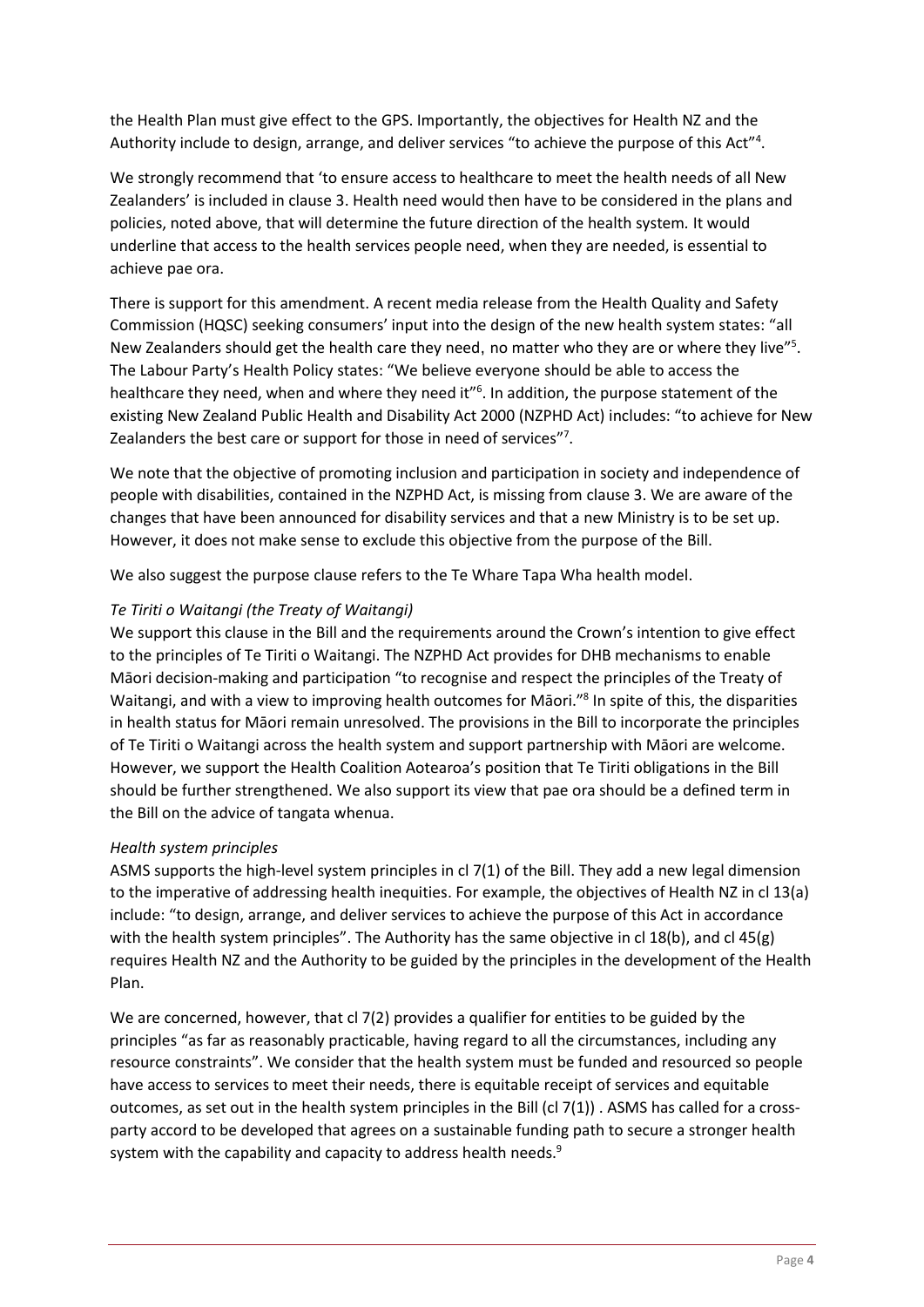Clause 7 of the Bill requires the health system to provide choice of quality services to Māori and other populations by harnessing clinical leadership, innovation, and technology to continuously improve services (cl 7(1)(d)(iii)). This is the only reference in the Bill to 'clinical' apart from references to the continuation of the New Zealand Blood and Organ Service and Pharmac. There is no reference to 'clinician' in the Bill at all, which is disappointing.

Evidence shows that clinicians have the skills and knowledge to lead transformative change and must be involved in system improvements. Clinical governance will be essential to the successful implementation of the reforms, and to the operation, planning, commissioning and delivery of health services. A commitment to clinical governance requires establishing staffing levels that allow senior doctors access to appropriate non-clinical time to enable them to contribute. It requires a significant increase in workforce numbers with less pressure to work longer hours.

ASMS agrees with others in the health sector that sustainability in healthcare needs much greater focus and we recommend it is included as a health system principle. Hospitals generate a huge environmental footprint as high-end users of gas, electricity, water, and transport. They churn out hundreds of thousands of tonnes of waste each year, which is dumped into landfills, and consume millions of single-use plastic and plastic wrapped items.

ASMS does not agree that Pharmac should be exempt from health system principles in cl 7 (1)(b) and (c). We recommend that the exemption in cl 7(4) is deleted. Further, we recommend that cl 63 is amended to remove the qualifier that Pharmac is only required to consult "when it considers appropriate to do so".

## *Health New Zealand established*

ASMS supports the establishment of Health NZ and the disestablishment of the district health boards (DHBs). We are pleased to see that a senior doctor with experience in clinical governance and clinical leadership has been appointed to the Board of the Interim Health NZ. We strongly recommend that clinical governance is added to cl 12(3) of the Bill to ensure future board appointments include this skill.

We are pleased that one of Health NZ's objectives is: "to promote health and prevent, reduce, and delay ill-health, including by collaborating with other social sector agencies to address the determinants of health"<sup>10</sup>. We also note Health NZ's functions include: "to collaborate with other providers of social services to improve health and wellbeing outcomes"<sup>11</sup>. We expect that the Ministry will monitor and report on Health NZ's performance relating to these provisions.

A recent health workforce conference, attended by the Minister of Health, took a close look at growing health inequities in New Zealand. The report from the conference stated that: "health inequities will not be addressed substantially until the broader socioeconomic determinants of health are dealt with"<sup>12</sup>. The most successful public health interventions to address the determinants of health require collaboration across agencies. However, successful collaboration doesn't just happen; it needs to be well planned and resourced.

ASMS has recommended the adoption of a 'Health in All' policy approach, such as the WHO's Health in All Policy.<sup>13</sup> This approach aims to have good health as an outcome of all policies. It requires multisectoral action with a focus on achieving health equity. It encourages consideration of the policy's impact on people's health regardless of the primary aim of the policy in question. We therefore support the view that there should be a legislative requirement for Health NZ and the Authority to be able to require public health (and health equity) impact assessments from the Public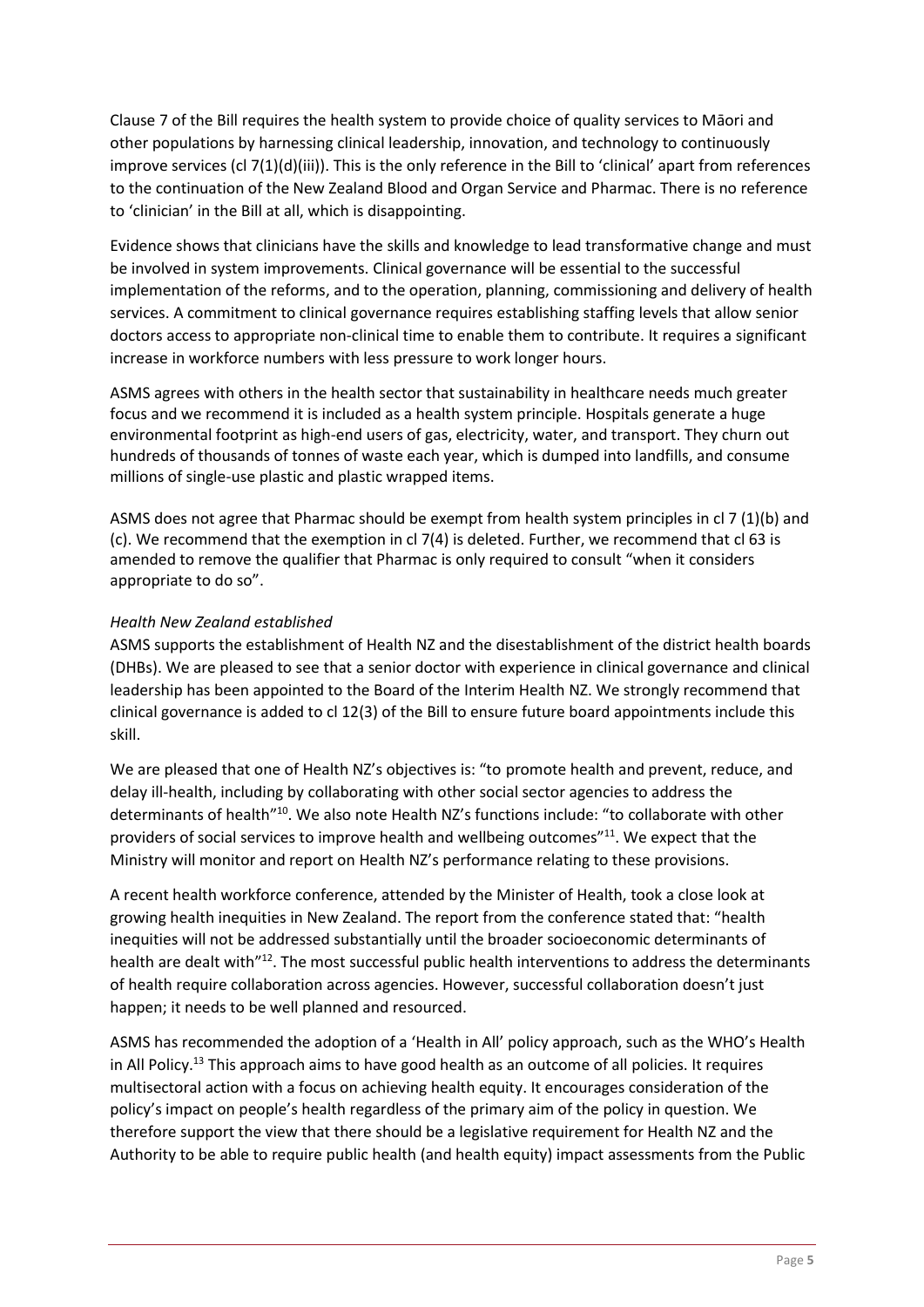Health Agency on proposed policies and laws across different areas, such as housing, without needing Ministerial permission.

Health NZ will be a very large public sector organisation with significant responsibilities across the health system. While we understand that undertaking these responsibilities will be challenging, we are disappointed that it is envisaged Health NZ will be split into two distinct arms – one for commissioning primary and community services, and the other for providing hospital and specialist services.<sup>14</sup> In our view, this split will work against developing a well-integrated health system in Aotearoa New Zealand. This includes how services are planned, funded and delivered. The opportunity to build a seamless system will be missed unless the emphasis is on a whole system that integrates hospital services, primary care and social services.

The Minister of Health has told the Pae Ora Legislation Committee that Health NZ will have a specific mandate for workforce development, although this is not included in the Bill. ASMS recommends that the Bill should identify the agency or agencies responsible for workforce planning and development. If this is to sit within Health NZ, it should be listed in its functions in cl 14.

ASMS has continued to highlight the significant shortages of medical specialists (senior doctors and dentists). We estimate that shortage to be 24% across the country. In addition, modelling by the Ministry of Health shows the projected need for specialists is greater than the projected growth of the specialist workforce. This modelling does not consider the current unmet health need, nor does it acknowledge current specialist workforce shortages.

We have called for the development of a health and disability workforce plan that lists key stakeholders and targets for medical training and progression. We have also recommended the coordination, publication and maintenance of a medical workforce census to support high-quality independent expert advice on all aspects of workforce policy.<sup>15</sup> The agency or agencies responsible for health workforce planning should undertake this work in collaboration with key stakeholders.

Clause 7 of Sch 1 provides for the continuation of a committee established by the Minister under clause 11 of the NZPHD Act. The Health Workforce Advisory Committee (HWAC) is such a committee, and we recommend that it continue in its current form and be included as a separate committee in Subpart 3 of the Bill. This would enable continuity of the work HWAC is undertaking and avoid the constant chopping and changing of responsibility for health workforce planning that has occurred in New Zealand over the last 30 years.

ASMS is concerned that, under cl 16 of the Bill, the board must ensure Health NZ "operates in a financially responsible manner and, for this purpose, endeavours to cover all its annual costs (including the cost of capital) from its net annual income*".* The capital charge was introduced in the 1990s to emulate market forces within government and create a level playing field with the private sector as part of the aim to create a competitive marketplace in health. ASMS has called for it to be abolished. <sup>16</sup> There is no good reason for its ongoing existence, especially if capital assets are to be centrally planned, owned and operated.

## *Māori Health Authority*

The current health system is inequitable for Māori. The Crown has failed to meet its obligations to Māori under Te Tiriti o Waitangi to provide equal access to healthcare. As a result, Māori do not have the same level of health as non-Māori.

ASMS strongly supports the establishment of the Authority as an independent statutory authority. We believe this signals a positive change that will help drive the health system towards achieving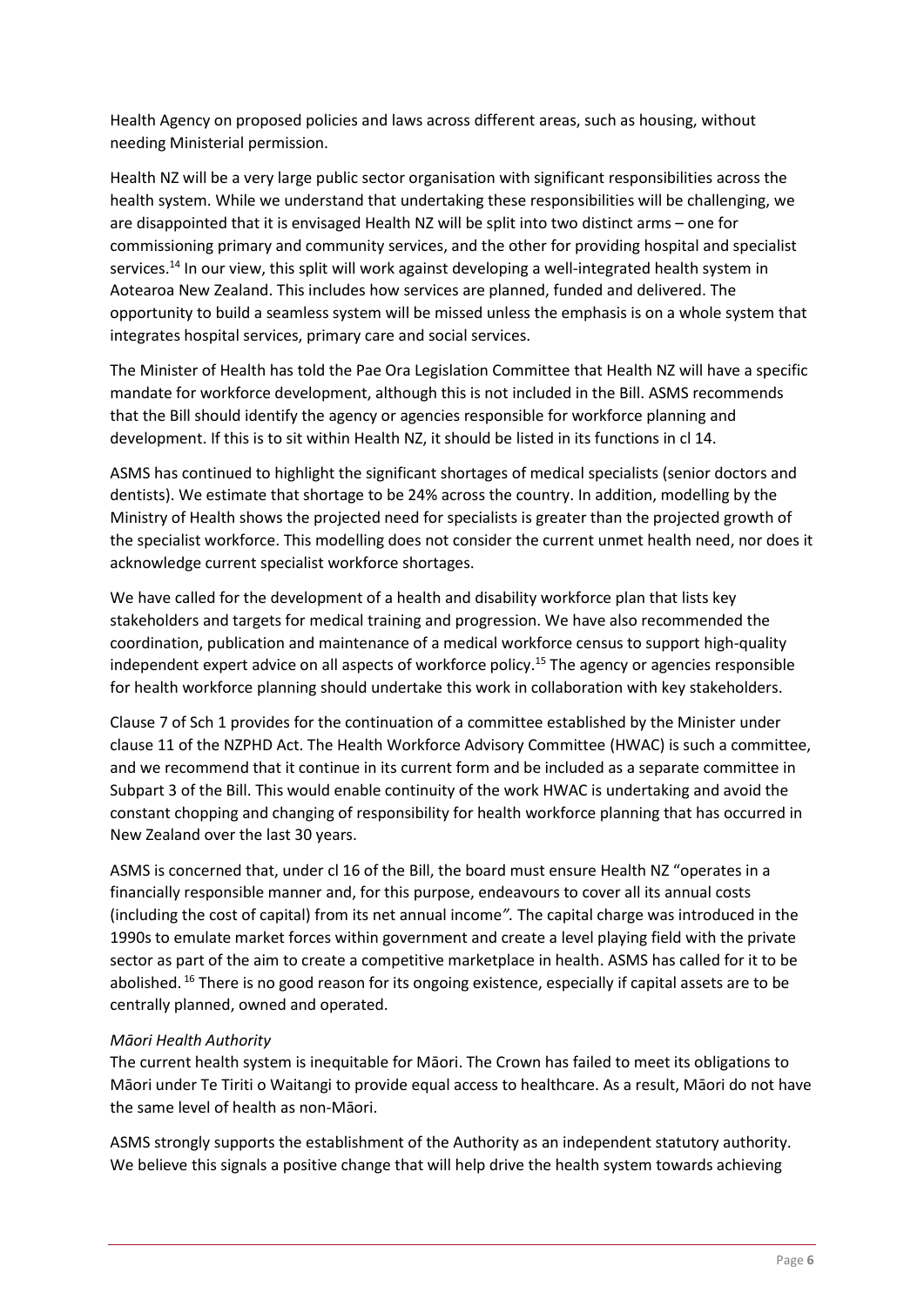health equity for Māori. We are pleased to see that doctors with considerable experience in governance and clinical leadership have been appointed to the Board of the interim Authority. We strongly recommend that clinical governance is added to cl 22(2) to ensure future board appointments include these skills.

We urge the committee to listen to tangata whenua submitters views in relation to whether the provisions in the Bill are sufficiently strong to ensure the Authority is fully empowered to co-lead the system with Health NZ and that is has Te Tiriti compliant decision-making authority.

The Authority's function in the Bill "to improve service delivery and outcomes for Māori at all levels of the health system"<sup>17</sup> is an outcome that the Authority cannot achieve on its own. We consider that the requirements (under cl 44 and cl 45) for Health NZ and the Authority to jointly develop the Health Plan and identify how they will go about improving outcomes for Māori will be crucial to improving health outcomes for Māori.

#### *Government Policy Statement*

ASMS supports the development of a GPS to guide the whole health system. We are pleased the GPS must provide a framework for regular monitoring of progress and reporting requirements. However, we consider that priorities and objectives for the health system must be long-term to achieve the purpose of the Act. The Bill should set a horizon for the GPS of 10 years (rather than 3 years), recognising that improving outcomes takes time. We also recommend that the GPS includes a long-term funding commitment for the health system to address inequities, unmet need and growing demand. Our expectation is that the Ministry will engage with key stakeholders, including health sector unions, in developing the GPS.

#### *Health strategies*

ASMS supports the requirement that the New Zealand Health Strategy includes an assessment of the current state of health outcomes and health system performance (cl 37(3)). We are pleased to see that it is required to set out opportunities and priorities for improving the health system over at least the next 5 to 10 years, including workforce development. This provision is mirrored in the health strategies for Hauora Māori, Pacific Health and Disability Health. Our expectation is that the Ministry will engage with key stakeholders, including health sector unions, in developing the strategies.

We suggest that national strategies for Mental health and Child Health are also developed.

## *New Zealand Health Plan*

ASMS supports the development of a Health Plan for the health system. We are pleased that under cl 45(a) the Health Plan must contain an assessment of population health needs. We are encouraged that it must describe how other government agencies will contribute to achieving the desired improvements and outcomes (cl 45(c)).

We note that cl 47(1) includes that in preparing the Health Plan, Health NZ and the Authority must engage with organisations they consider appropriate. We would expect them to consult with health sector unions, including ASMS. Clinicians must be involved in developing the Health Plan and we recommend that cl 47(1) specifically includes this.

We are aware that the Transition Unit is currently developing an Interim Health Plan, which will be in place from 1 July 2022 until the first Health Plan under the Bill is developed within 2 years after that.<sup>18</sup> While Health NZ and the Authority must follow the process for engagement described in cl 47 when developing the Health Plan, the process for developing the Interim Health Plan is unclear. We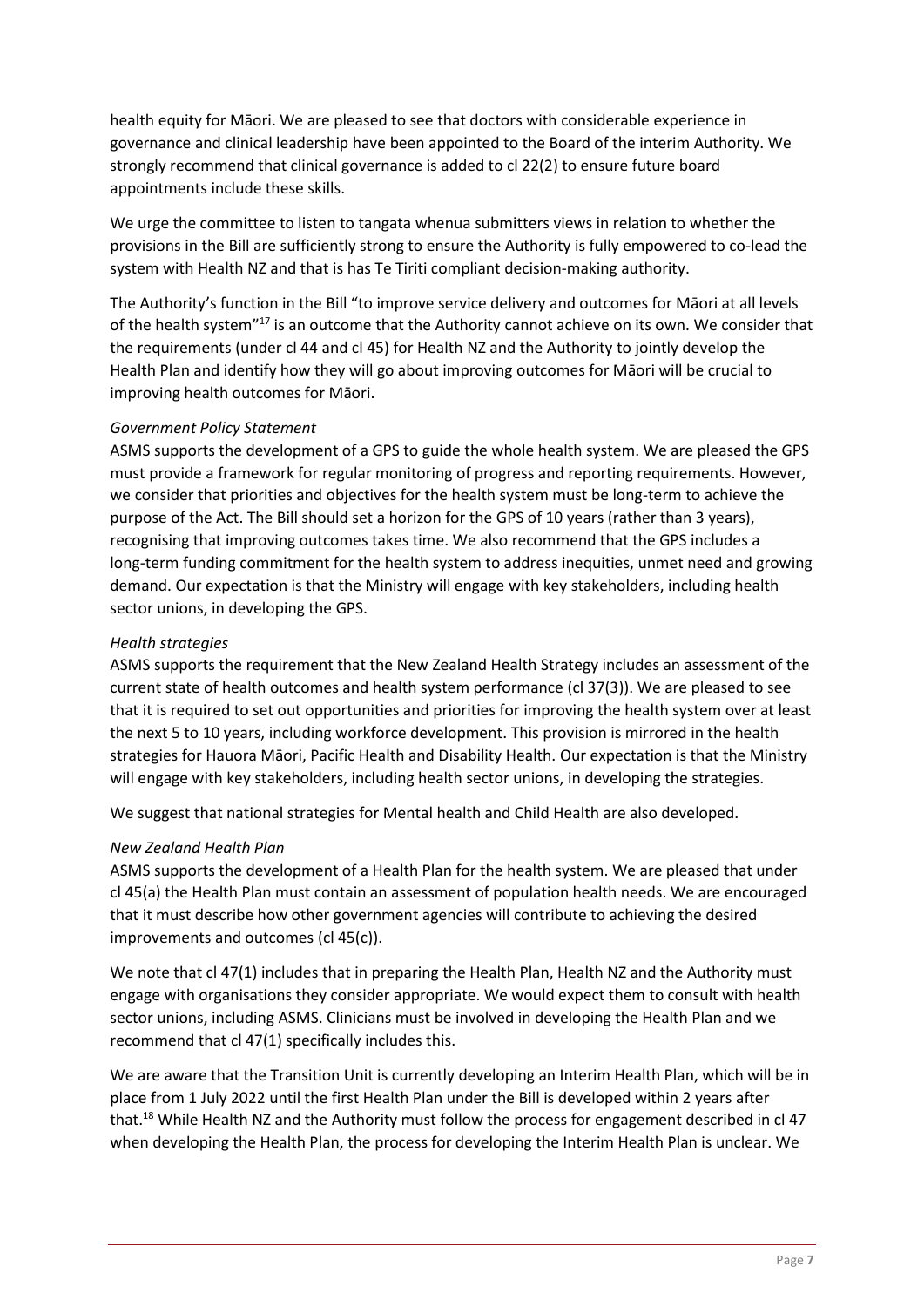are concerned there is little opportunity being given for clinicians to provide input to, and feedback on, the Interim Health Plan.

ASMS disagrees with advice from DPMC that "a major cause of the significant pressure on hospital and specialist care is that they are not managed as a coherent network" 19 . The pressure on hospital and specialist services largely stems from years of underfunding in the face of growing demand, for example, from an increasing and aging population, increased chronic illness, complexity of inpatients and increase of day patients. The pressure comes from the significant shortfall of doctors, nurses and other staff needed to provide health services. It comes from hospital infrastructure that is not fit for purpose because investment in hospital and specialist services is long overdue.

As cited in the Productivity Commission's unpublished review titled *On the technical Efficiency of New Zealand District Health Boards' Hospital Services: A Dynamic Stochastic Frontier Approach*, the capacity of New Zealand's hospitals needs to expand considerably to be more efficient. This can include building new hospitals or expanding the physical capacity of current hospitals. The review found that a significant amount of investment is required to replace outdated clinical equipment with more modern and innovative medical technology to enhance productivity by reducing the sources of long-term inefficiencies.

It will be disheartening if there is a focus in the Health Plan for hospital and specialist services on reducing costs. We are concerned that the advice from DPMC relies on simplistic analysis of reducing variation across Tier 2 services (hospital and specialist services) to reduce 'cost pressure' on hospitals. The advice states that: "there is significant variation across hospitals with respect to unplanned admissions, unplanned readmissions, and length of stay. If this variation could be reduced, there would be significant benefits in terms of cost growth reduction from reduction in growth of bed days and staffing requirements" <sup>20</sup>. Their report estimates that this would save nearly 1 percent of Vote Health or approximately \$4 billion over 10 years.<sup>21</sup>

This analysis uses data from the 2018 Census that had a high non-response rate and has been referred to as "a mess"<sup>22</sup>. While the analysis factors in population growth and ageing, it does not appear to consider health status, particularly for Māori, Pacific peoples, people with disabilities, or rural populations. The analysis does not acknowledge that hospitals are desperately stretched, nor does it account for difficulties in accessing primary and community care, including aged residential care, or other community supports in DHB districts. It does not actually explain how variation would be reduced.

## *Localities and locality plans*

The Bill requires the boundaries of the localities determined by Health NZ (in agreement with the Authority) to be consistent with any regional arrangements through which Health NZ and the Authority must provide and arrange services. These arrangements will be set in regulations. As noted, we are concerned that the organisational structure of Health NZ, including the regional arrangements, will not support integration across the health system and will potentially create silos.

ASMS believes that locality plans should provide for access to a nationally agreed level of service, so they do not lead to inconsistency and inequities. We consider that clinicians must be involved in their development and that health sector unions are consulted. We recommend these points are included in cl 49 of the Bill.

#### *New Zealand Health Charter*

ASMS supports the development of a Charter that provides common values, principles, and behaviours to guide health entities and their workers (cl 50(2)). We note that Health NZ must consult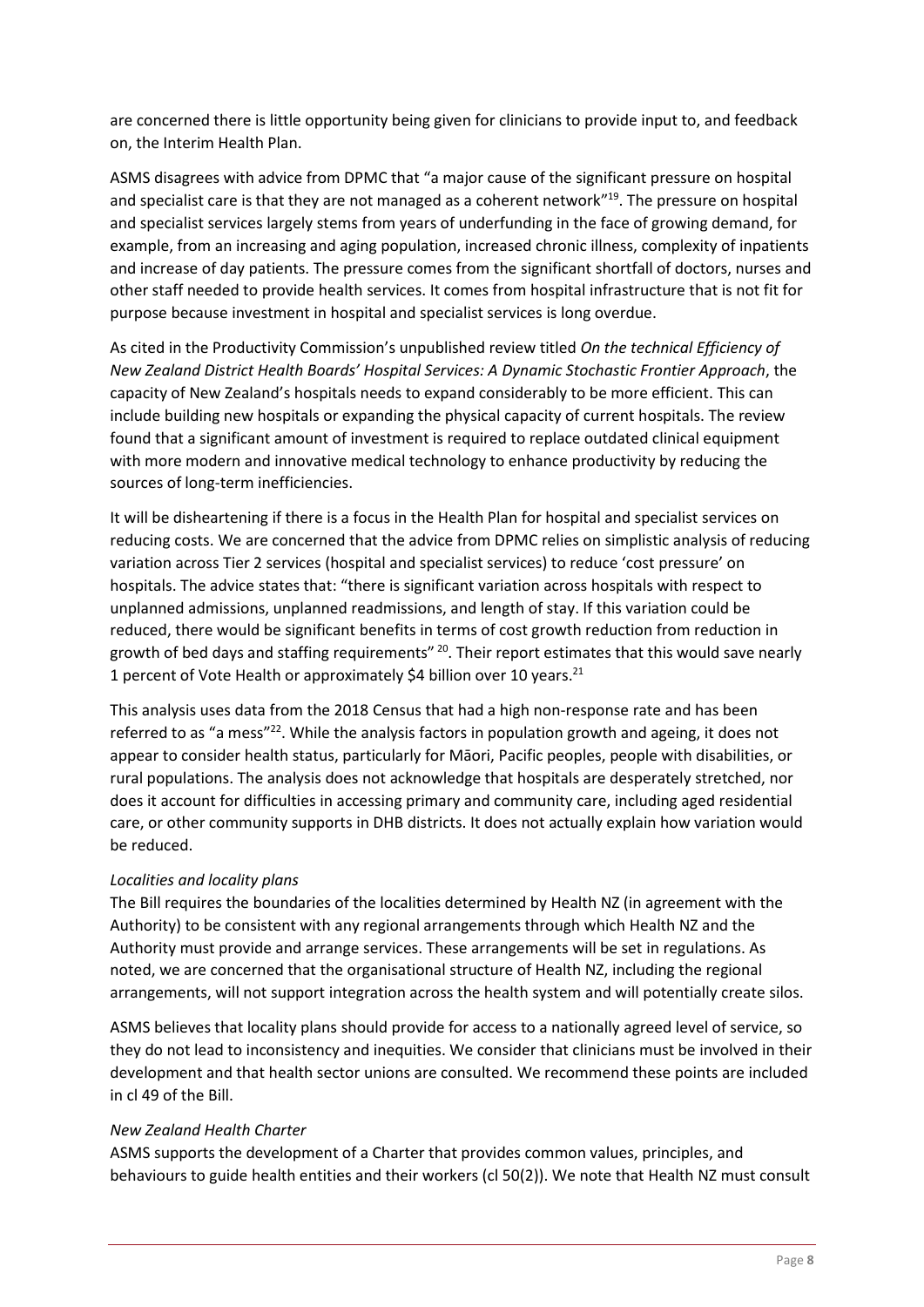the Authority and Iwi Māori Partnership Boards and any other individual group that Health NZ considers appropriate (cl 52(1)). We submit that health sector unions, including ASMS, must be consulted, as the charter will directly affect our members. We also suggest that the Charter applies to a wider group of health organisations and workers than the definition of health entities in cl 4.

#### *Code of Consumer Participation*

ASMS supports the development of a Code of Consumer Participation (Code). The Code will set out how health service providers and organisations will involve and work effectively in partnership with consumers and whānau. We note that the HQSC is empowered to develop the Code, provided for under cl 53 of the Bill. We are aware that it has already been commissioned by the Transition Unit to start this work.

The process for engaging with consumers and whānau on the Code needs to be well resourced to provide for high quality forum facilitation and coordination. In addition, to have a meaningful say on how services are designed and delivered, communities will need access to comprehensive and relevant information, including local measures of unmet need for hospital care, as well as primary care. Data to identify service pressure points and assess where improvements are needed will also be necessary.

#### **Conclusion and recommendations**

The Bill establishes a new legal framework for the public health system in Aotearoa New Zealand. Although ASMS is generally supportive of the direction of the changes, we have some concerns.

A key challenge for the health system reforms is to build and sustain a strong workforce that can deliver the desired improvements. There is an urgent need for workforce planning and development and the Bill should identify the agency or agencies with a specific mandate to undertake this work. This should involve the collection of data on unmet need and projected need to inform health workforce planning.

Equally challenging is the health budget needed to deliver the desired improvements. In our view, there needs to be a national discussion on how public health services can be properly funded.

ASMS believes these challenges require:

- multi-party engagement and collaboration of key stakeholders including unions, colleges, Iwi, employers, and other health regulators to develop and implement a workforce timeline strategy; and
- a cross-party political accord that agrees on a sustainable funding path to secure a stronger health system with the capability and capacity to address health needs.

As noted at the beginning of this submission, ASMS considers the focus of the reforms should be on developing a whole-of-system approach centred around the needs of patients, rather than viewing 'primary' and 'secondary' care as separate.

We recommend that:

- 1. Clause 3 is amended to include: to ensure access to healthcare to meet the health needs of all New Zealanders.
- 2. Clause 3 is amended to include: to promote inclusion and participation in society and independence of people with disabilities.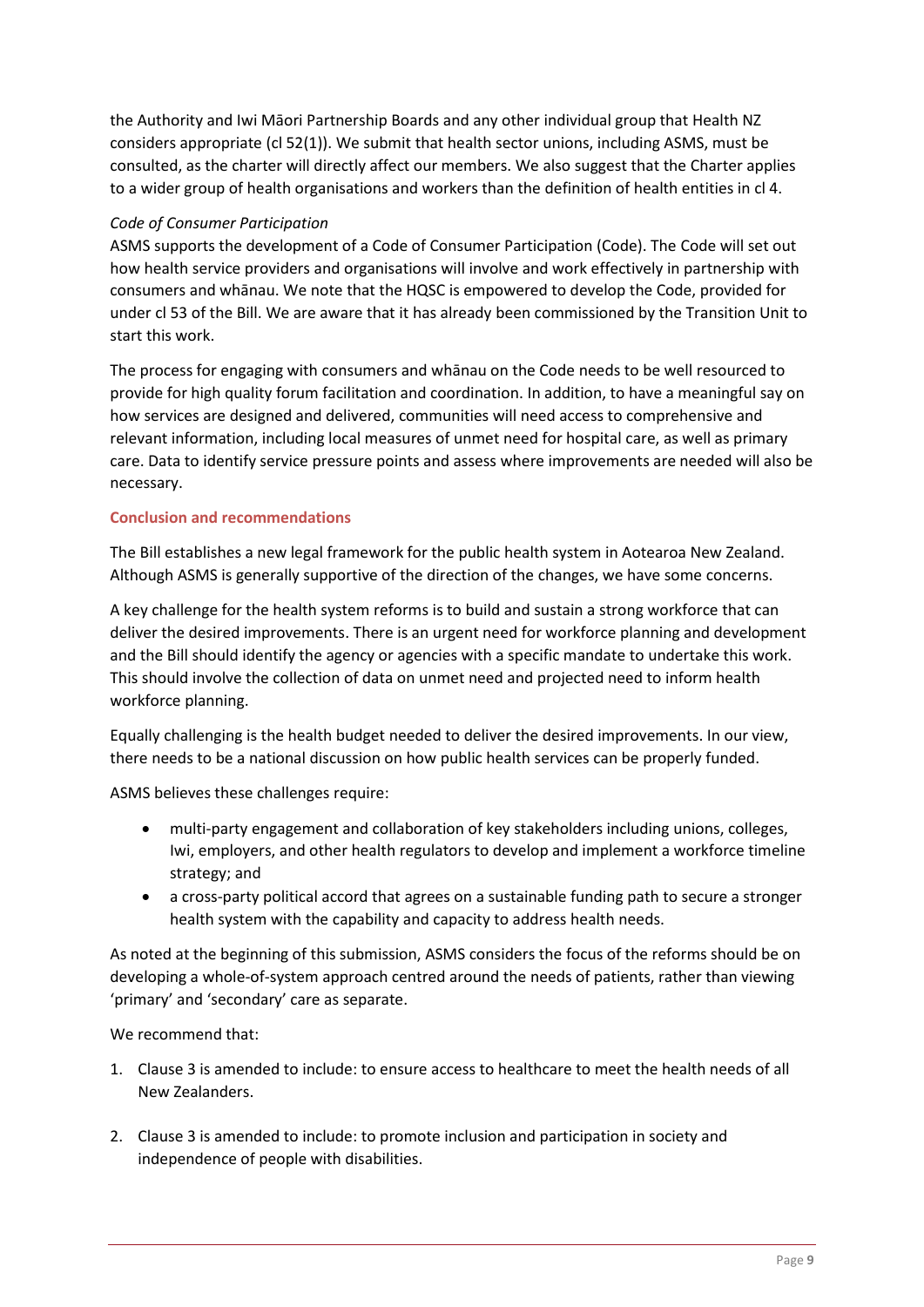- 3. Clause 3 is amended to refer to Te Whare Tapa Wha health model.
- 4. Pae Ora is defined in the Bill on the advice of tangata whenua.
- 5. Clause 7(1) is amended to include the following:
	- (f) sustainability should be at the core of every decision in the health system, including by— (i) giving measures to reduce carbon emissions a top priority; and (ii) aligning with targets set under the Zero Carbon legislation; and (iii) recognising and promoting the health co-benefits of measures to mitigate climate change; and (iv) adapting and preparing for the impacts of climate change; and (v) reducing waste.
- 6. Clause 7(2) is deleted. Funding must be provided to ensure people have access to services to meet their needs, that there is equitable receipt of services and equitable outcomes, as set out in the health system principles.
- 7. Clause 7(4) is deleted. Pharmac should adhere to the health system principles.
- 8. Clause 12(3) is amended to include clinical governance.
- 9. Clause 16(1)(c) is deleted. The capital charge regime should be completely abolished.
- 10. Clause 22(2) is amended to include clinical governance.
- 11. Clause 31(d) is amended to include health sector unions.
- 12. Clause 47 (1) is amended to include health sector unions and clinicians.
- 13. Clause 49(2) is amended to include:

(d) provide for access to a nationally agreed level of health services.

- 14. Clause 49(3) is amended to include clinicians.
- 15. Clause 52(1) is amended to include health sector unions.
- 16. Clause 63 is amended to delete the words: when it considers appropriate to do so.